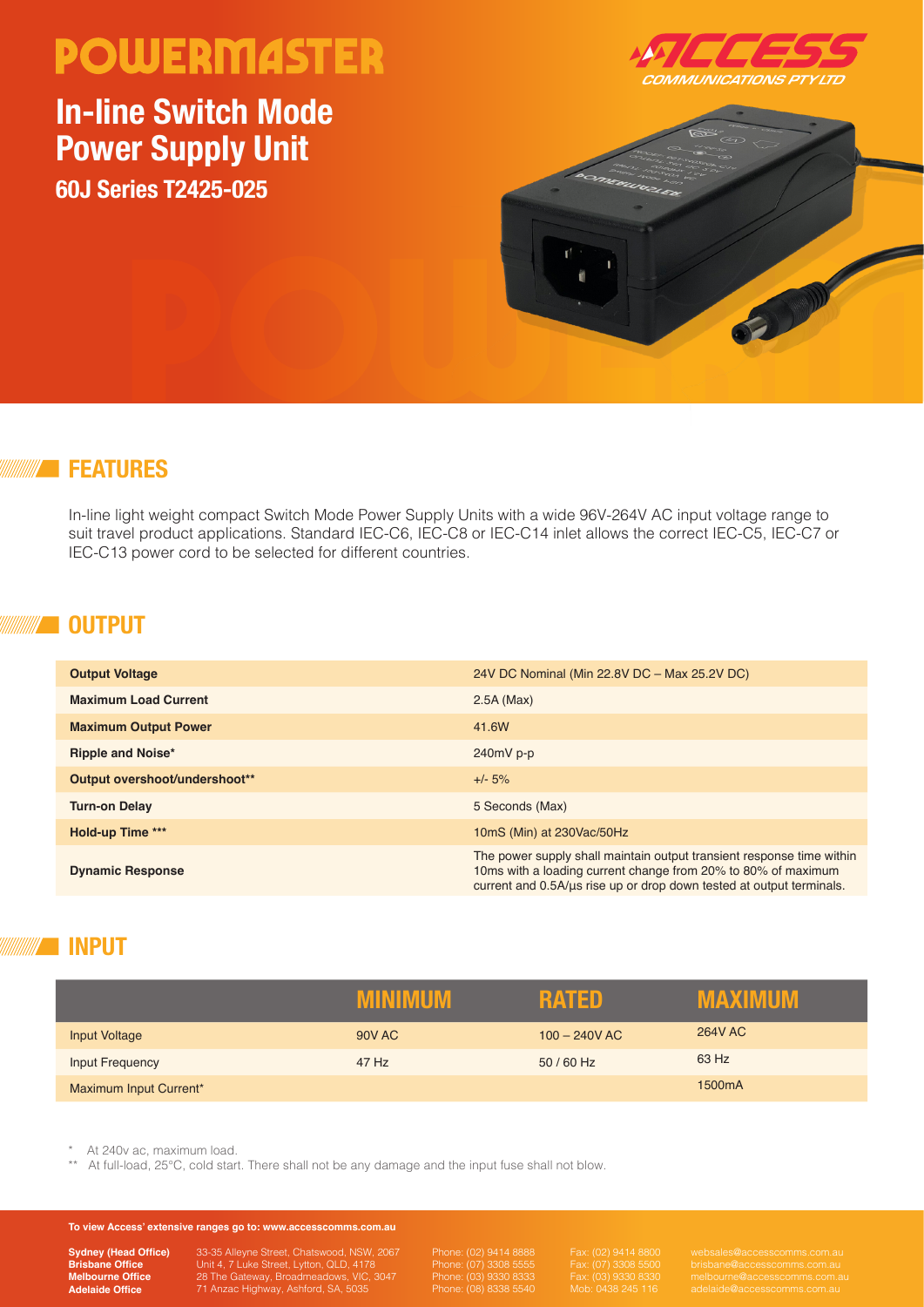# **POWERMASTER**

### **In-line Switch Mode Power Supply Unit**



**60J Series T2425-025**

#### **ZE PROTECTION**

| <b>Over-current Protection</b>  | $>3A$ and $\leq 5A$ with auto-recovery function                                                                                      |
|---------------------------------|--------------------------------------------------------------------------------------------------------------------------------------|
| <b>Over-Voltage Protection</b>  | 25.2V maximum                                                                                                                        |
| <b>Short-circuit Protection</b> | The adapter shall not be damaged by short the DC output to Ground.                                                                   |
| <b>Open-circuit Protection</b>  | When primary power is applied with no load on any output level, no<br>components damaged or hazardous conditions should be occurred. |

#### **ENVIRONMENTAL**

|                            | <b>OPERATING</b>                                                     | <b>STORAGE</b>                                                                                                                                                                                           |
|----------------------------|----------------------------------------------------------------------|----------------------------------------------------------------------------------------------------------------------------------------------------------------------------------------------------------|
| <b>Temperature</b>         | $0^{\circ}$ C to $+40^{\circ}$ C                                     | $-30^{\circ}$ C to $+70^{\circ}$ C                                                                                                                                                                       |
| <b>Relative Humidity</b>   | 10 $\sim$ 90 % RH. Non-condensing                                    | 10 $\sim$ 90 % RH. Non-condensing                                                                                                                                                                        |
| <b>Altitude</b>            | Sea Level to 2,000 m                                                 | Sea Level to 2,000 m                                                                                                                                                                                     |
| <b>Vibration and Shock</b> | 1.0mm, 10-55Hz, 15<br>minutes per cycle for each<br>axis $(X, Y, Z)$ | The power supply shall be designed to withstand normal<br>transportation vibration per MILSTD 810D, method 514 and<br>procedures X, as it is mounted in the chassis assembly and<br>packed for shipping. |
| <b>Cooling</b>             | Natural convection                                                   |                                                                                                                                                                                                          |

#### **ENERGY EFFICIENCY**

| No Load Power Consumption (230V AC 50Hz) | $0.5W$ max            |
|------------------------------------------|-----------------------|
| Average active mode efficiency *         | 85.00% at 230Vac/50Hz |
| International e Efficiency Level         | IV                    |
| <b>MEPS Compliance</b>                   | $AS/NZS$ 4665.1 + 2   |

**To view Access' extensive ranges go to: www.accesscomms.com.au**

**Sydney (Head Office) Brisbane Office Melbourne Office Adelaide Office**

33-35 Alleyne Street, Chatswood, NSW, 2067 Unit 4, 7 Luke Street, Lytton, QLD, 4178 28 The Gateway, Broadmeadows, VIC, 3047 71 Anzac Highway, Ashford, SA, 5035

Phone: (02) 9414 8888 Phone: (07) 3308 5555 Phone: (03) 9330 8333 Phone: (08) 8338 5540

Fax: (07) 3308 5500 Fax: (03) 9330 8330 Mob: 0438 245 116